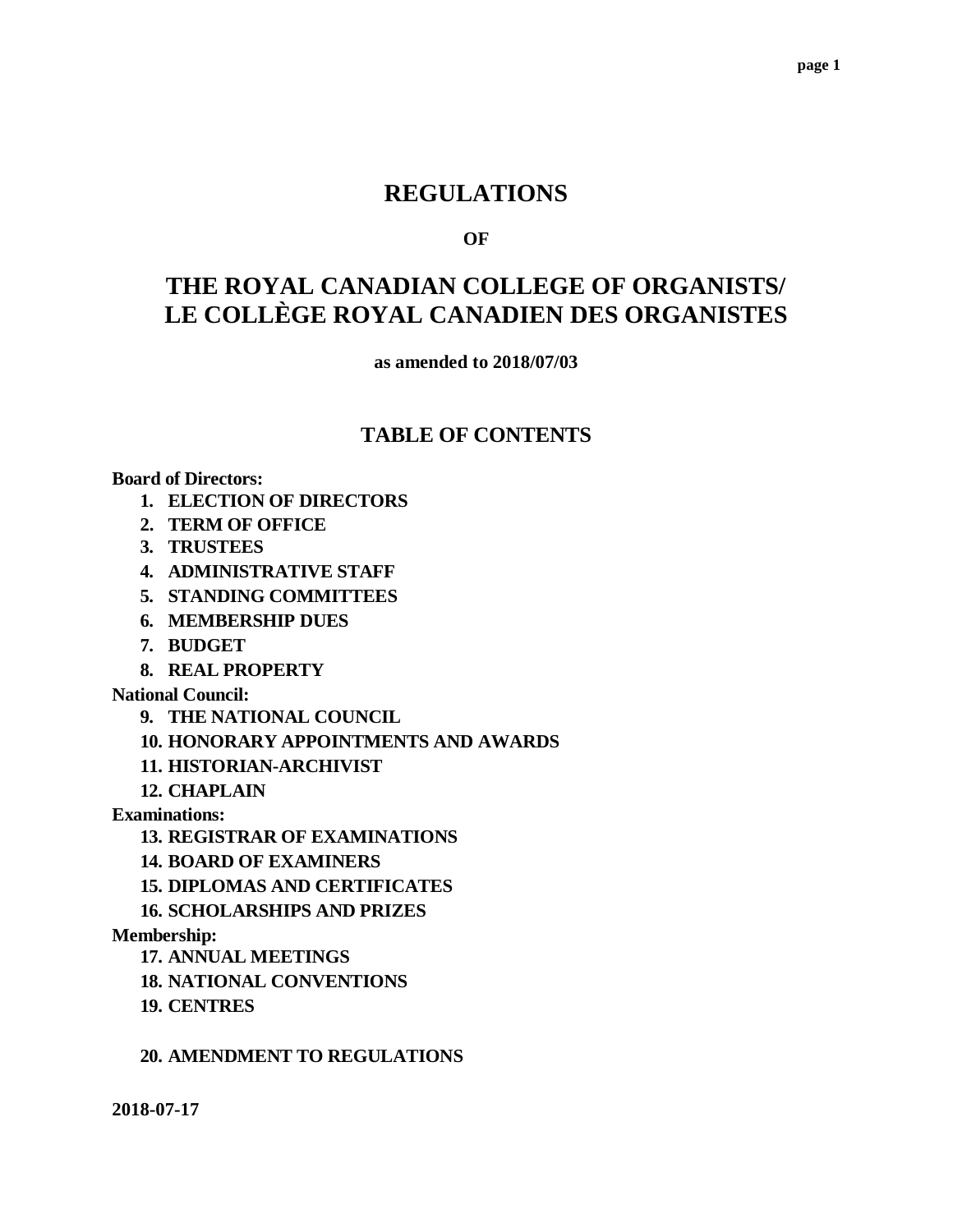#### **PREAMBLE**

Whereas the Articles of Continuance ("articles") and the By-laws ("by-laws") of the Royal Canadian College of Organists, a corporation continued under the Canada Not-for-profit Corporations Act ("the Act"), are filed with Industry Canada, and whereas the Royal Canadian College of Organists wishes to govern itself in areas outside those specified within the Act, its articles and its by-laws, the Members of the College direct that the affairs of the College be governed in accordance with the Act, the articles and the by-laws, and further in accordance with the various provisions herein. The provisions of the Act, the articles, and the by-laws shall at all times take precedence over any stipulation contained herein. The definitions and interpretation contained in subsections 1.01 and 1.02 of the by-laws shall apply in these Regulations.

## **REGULATION 1 – ELECTION OF DIRECTORS (Ref By-law 4.03)**

- 1. There shall be 16 Directors of the College.
- 2. The following Officers of the College shall be elected concurrently to their respective offices and as Directors of the College:

President First Vice-President Second Vice-President **Secretary** Registrar Treasurer

- 3. Each year, the Board may appoint two additional directors for a term of one year (Ref Articles of Continuance 10 a) ). One of these positions shall normally be allocated to each of the Past President or a past president, and a Trustee.
- 4. Eight (8) Regional Directors shall be elected to represent the various regions of the College as follows:

**Region 1 (Atlantic)**: the Provinces of Newfoundland and Labrador, Prince Edward Island, Nova Scotia and New Brunswick;

- **Region 2 (Québec and Eastern Ontario)**: the Province of Québec and that portion of the Province of Ontario to the east of and including the Counties of Renfrew and Hastings, and the Municipality of Prince Edward County;
- **Region 3 (Central Ontario)**: that portion of the Province of Ontario included within the boundaries of the Counties of Northumberland, Peterborough, Haliburton and Simcoe, the Regions of Durham, Peel and York, the Cities of Kawartha Lakes and Toronto and that portion of the Province of Ontario lying to the north and west of and including the Districts of Muskoka and Nipissing, but excluding the Districts of Kenora, Rainy River and Thunder Bay;
- **Region 4 (Southern Ontario)**: that portion of the Province of Ontario included within the boundaries of the Regions of Halton, Niagara and Waterloo and the Cities of Brant, Brantford, Haldimand, Hamilton and Norfolk and the County of Wellington;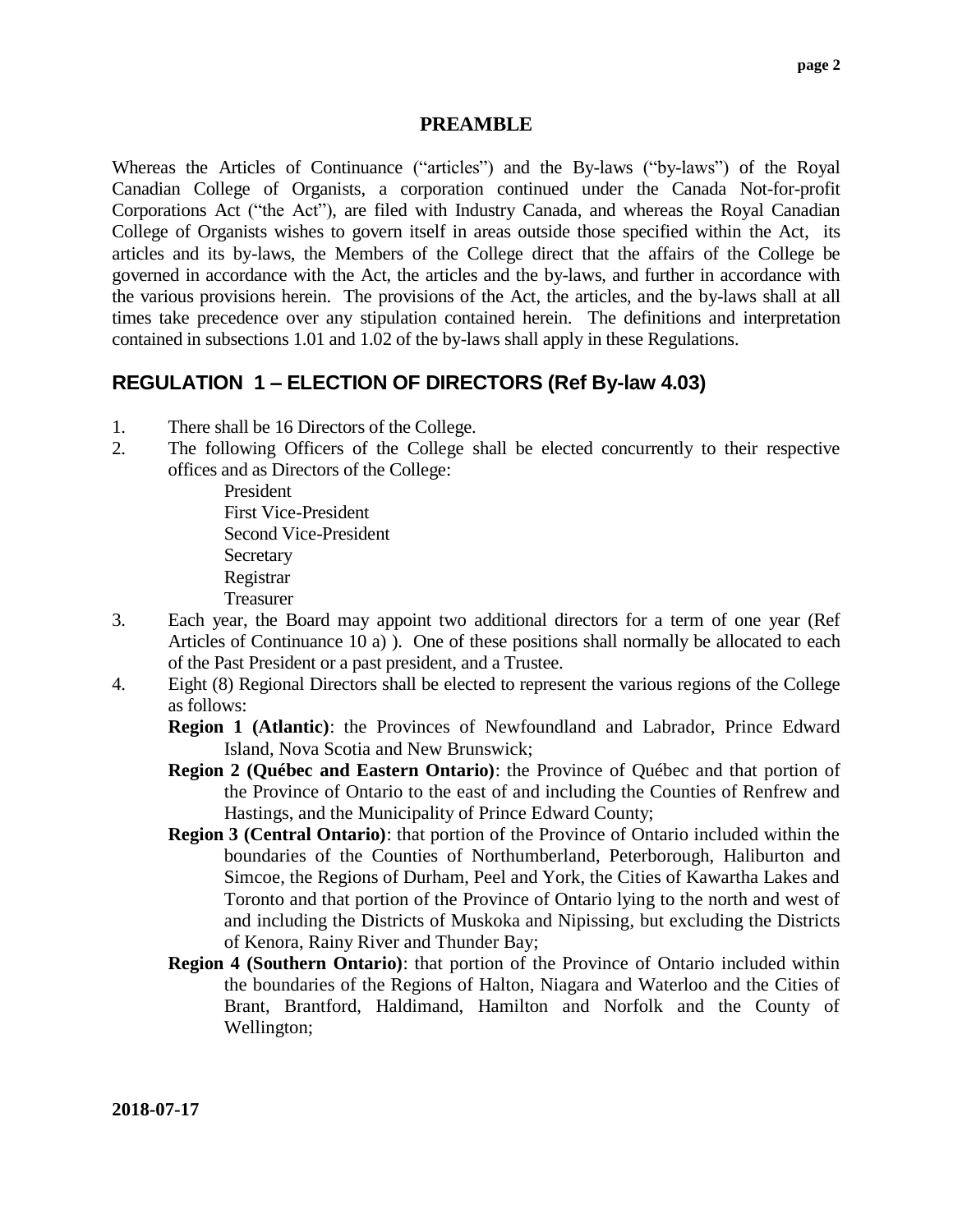- **Region 5 (Western Ontario)**: that portion of the Province of Ontario included within the boundaries of Counties of Elgin, Middlesex, Oxford, Perth, Dufferin, Grey, Bruce, Huron, Lambton, and Essex, and the City of Chatham-Kent;
- **Region 6 (Manitoba and Northwestern Ontario)**: the Province of Manitoba, that portion of the Province of Ontario including the Districts of Kenora, Rainy River and Thunder Bay, and the Territory of Nunavut;
- **Region 7 (Prairies)**: the Provinces of Saskatchewan and Alberta and the Northwest Territories; and
- **Region 8 (Pacific)**: the Province of British Columbia and the Yukon Territory, together with those Members who live outside Canada and are not members of a Centre,

as the boundaries of each such region shall, from time to time, exist.

- 5. At the time of election, each Regional Director shall be a resident of the Region which he/she will represent.
- 6. One half of the Directors shall be elected in each year.

In even numbered years: President First Vice-President Second Vice-President Registrar Secretary Director Region 1 (Atlantic) Director Region 8 (Pacific) In odd numbered years:

Treasurer

Director Region 2 (Québec and Eastern Ontario)

Director Region 3 (Central Ontario)

Director Region 4 (Southern Ontario)

Director Region 5 (Western Ontario)

Director Region 6 (Manitoba and Northwestern Ontario)

Director Region 7 (Prairies)

## **REGULATION 2 – TERM OF OFFICE**

- 1. The term of office for elected officers and directors shall commence at the close of the annual meeting at which they are elected, and shall end at the close of the annual meeting at which their respective successors are elected.
- 2. The term of office for Centre representatives shall coincide with their election to those positions by their respective Centres (Ref Regulations 9-1 (e) and 19-1).
- 3. The term of office for an appointed position shall end upon the appointment of a successor.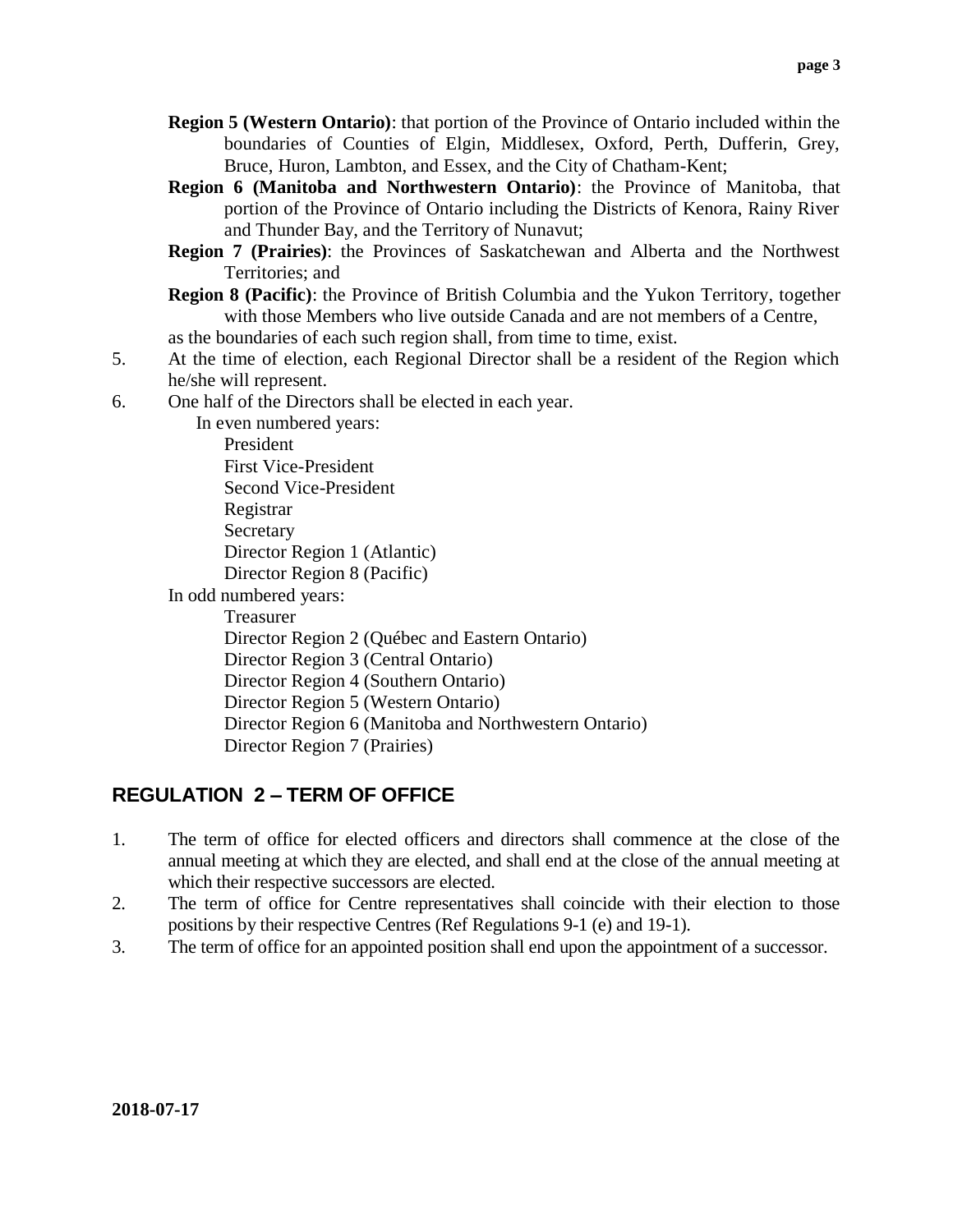## **REGULATION 3 – TRUSTEES (Ref By-law 7.03)**

#### 1. Administration

The Trustees shall administer the assets entrusted to their care in accordance with the general investment policy and subject to any trust or restrictions to which such funds were subject at the time they were received.

- (a) The capital of such funds shall be held by the Trustees as endowments.
- (b) A special resolution of the members of the College (as defined in the By-laws) shall be required to permit the withdrawal of any amount from the capital of any fund administered by the Trustees. Notice of the intention to introduce such a resolution shall be provided to members in accordance with the requirements for notice of meetings in subsection 3.02 of the by-laws.

#### 2. Restrictions

- The following restrictions shall apply to the income from the funds.
- (a) The income of the Building Fund shall not be disbursed except for the purpose of purchasing a building as stipulated at the time of its establishment or, under authority of the Board, to provide accommodation for the National Office, to purchase and maintain furniture and equipment, and to defray expenses incurred for the collection and maintenance of a library and the preservation of the archives. The income of the Building Fund shall not be used for regular administrative costs, such as salaries and clerical expenses.
- (b) The income from other endowment funds shall provide for the support of programs of the College in accordance with any conditions laid down by the donors and approved by the Board.
- 3. Authority

Authorization to withdraw monies from the funds under their management shall require the approval of at least two trustees, a written record of such authority being recorded in the minutes of a meeting of Trustees or signed by at least two trustees and delivered to the Secretary of the College within 10 days.

## **REGULATION 4 – ADMINISTRATIVE STAFF**

- 1. The Board shall appoint administrative staff to assist in the functioning of the College, and shall determine their duties.
- 2. The duties assigned to the administrative staff shall include the following:
	- (a) undertaking the routine financial transactions of the College within the limits of expenditure authorized by the budget and under the general supervision of the Board;
	- (b) depositing the current business funds and investment funds in the appropriate accounts with a Chartered Bank or Trust Company in the name of the Royal Canadian College of Organists. The said funds shall be withdrawn only by a cheque signed in such manner as the Board may from time to time determine;
	- (c) making such financial reports as the Board and the Treasurer may require and as required by law, including the commissioning of an annual audit;
	- (d) the remission of all payroll taxes, deductions and returns as required by law.

#### **2018-07-17**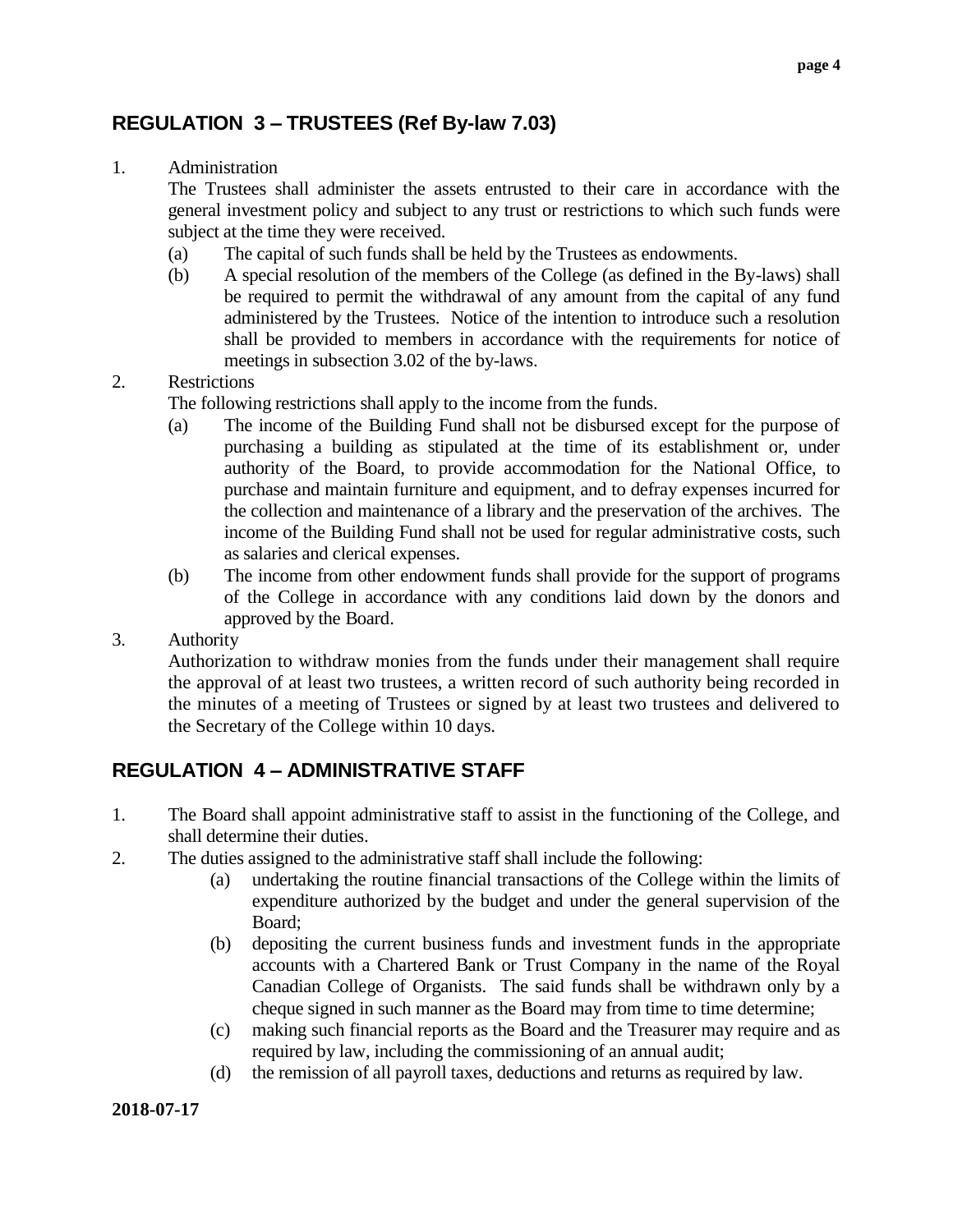## **REGULATION 5 – STANDING COMMITTEES (Ref By-law 5.04 & 6.06)**

- 1. The Board and the National Council may establish Standing Committees to be responsible for specific areas of College activity under their respective jurisdictions.
- 2. Each Standing Committee shall consist of a Chair and such additional members as may be appointed by that Chair.
- 3. All members of Standing Committees must, during their term of service, be Members of the College in good standing.
- 4. All chairs of Standing Committees who are not otherwise members of National Council shall become so during their terms of office.
- 5. The Board and the National Council shall determine the terms of reference for their respective Standing Committees. These shall be available for scrutiny upon request by all members of Standing Committees, the National Council and the Board.
- 6. Each Standing Committee shall be responsible to the body which authorized its creation, and shall make reports as requested to the Board and National Council.
- 7. Chairs of all Standing Committees shall be appointed by the President, normally for a renewable two-year term.

## **REGULATION 6 – MEMBERSHIP DUES (Ref By-Law 2.03)**

- 1. Membership dues are established from time to time by the Board. Reduced dues may be set for members who satisfy one of the following criteria. Any member who qualifies for a reduced fee is entitled to all rights and privileges of membership.
	- (a) Joint Members
		- i. Two or more members who reside at the same address.
		- ii. A fee reduction shall be applied to all but the first member in a Joint Membership.
		- iii. Joint Members shall receive among them only one copy of each College publication.
	- (b) Student **/** 35 and Under Members –

Individual members who are 35 years of age or under, or are in full-time attendance at a recognized post-secondary educational institution.

- (c) Senior Members Individual members who are 65 years of age or above.
- 2. Co-membership in the College is open to members of other organizations with comparable aims and objectives which provide a mutual membership benefit to members of the College. The Board shall determine the organizations which may participate, the criteria for eligibility of members of such organizations for co-membership, and the dues for comembership.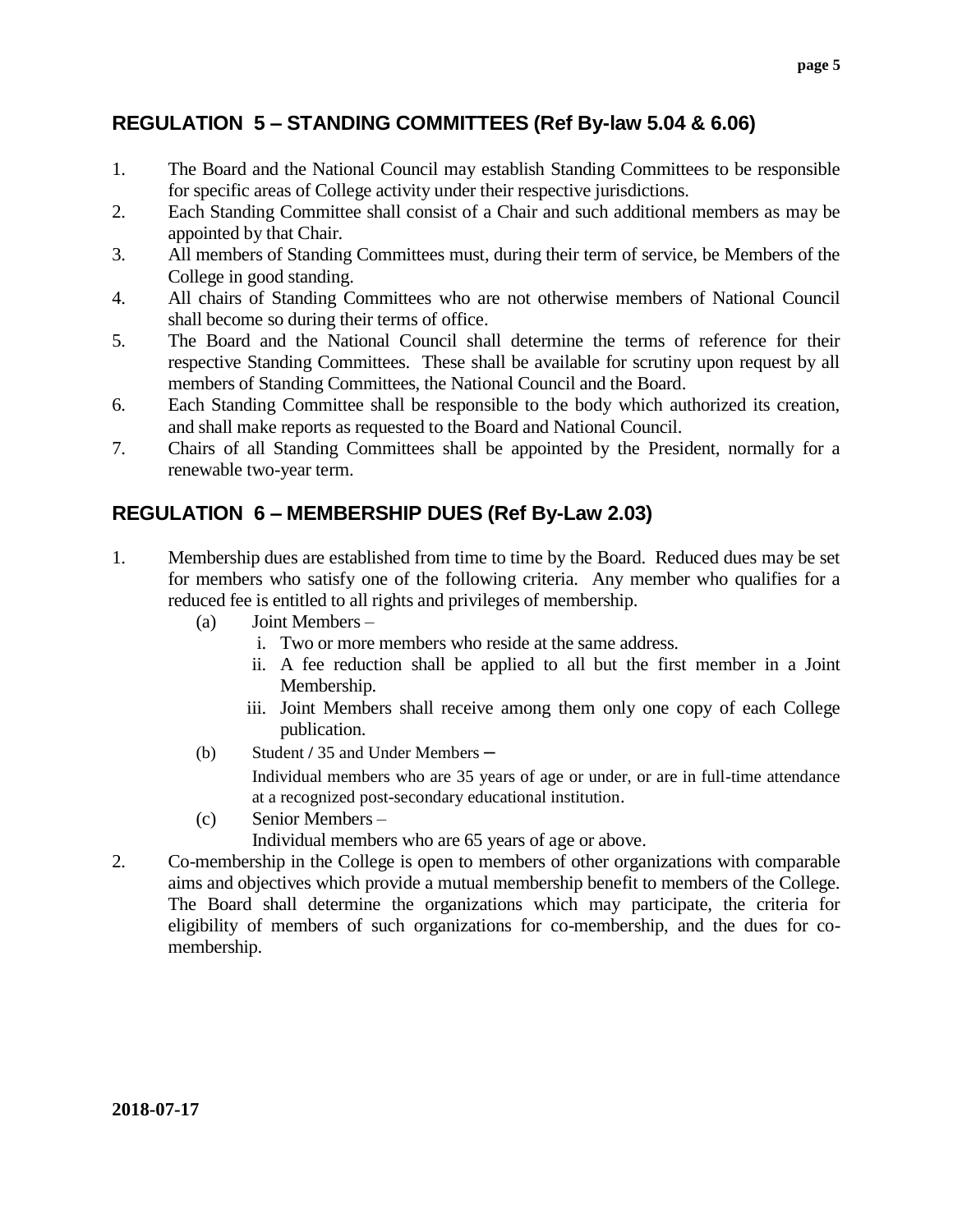### **REGULATION 7 – BUDGET**

1. The Annual Budget of the College, shall be submitted by the Board to the National Council for review, and following approval by the Board, to the members for ratification. Any expenditures beyond those authorized by the Budget shall be approved in advance by the Board.

### **REGULATION 8 – REAL PROPERTY**

1. All real property acquired from time to time or belonging to the College shall be vested in the Board in trust for the College, and may be disposed of only with the consent of the Trustees and of National Council

### **REGULATION 9 – THE NATIONAL COUNCIL (Ref By-Law 6.02)**

- 1. The National Council shall be composed of:
	- (a) all the directors of the College,
	- (b) all past presidents of the College who are Members in good standing,
	- (c) the Trustees,
	- (d) all Centre Presidents or their delegates,
	- (e) additional representatives from Centres in proportion to membership as follows:
		- i. Centres of fewer than thirty members the Centre President (or delegate) only;
			- ii. Centres of more than twenty-nine and fewer than sixty members one additional councillor;
		- iii. Centres of more than fifty-nine and fewer than one hundred members two additional councillors;
		- iv. Centres of more than ninety-nine and fewer than two hundred members three additional councillors;
		- v. Centres of more than one hundred and ninety-nine members four additional councillors;
	- (f) all chairs of standing committees.

### **REGULATION 10 – HONORARY APPOINTMENTS & AWARDS (Ref By-law 6.01 c))**

- 1. National Council, upon recommendation of the President, may confer the title of Honorary Patron, Honorary President, or Honorary Vice-President on those whom it deems worthy of the honour.
- 2. National Council may award the Diploma of Fellowship (honoris causa) to those who have:
	- achieved national or international eminence in the field of music; or
	- rendered outstanding service to the College.

Each recipient of this honour shall receive a Diploma and Hood from the College and be entitled to use the designation 'FRCCO(hon. causa)'. Recipients of this honour wishing to become or remain Members of the College must pay their dues annually.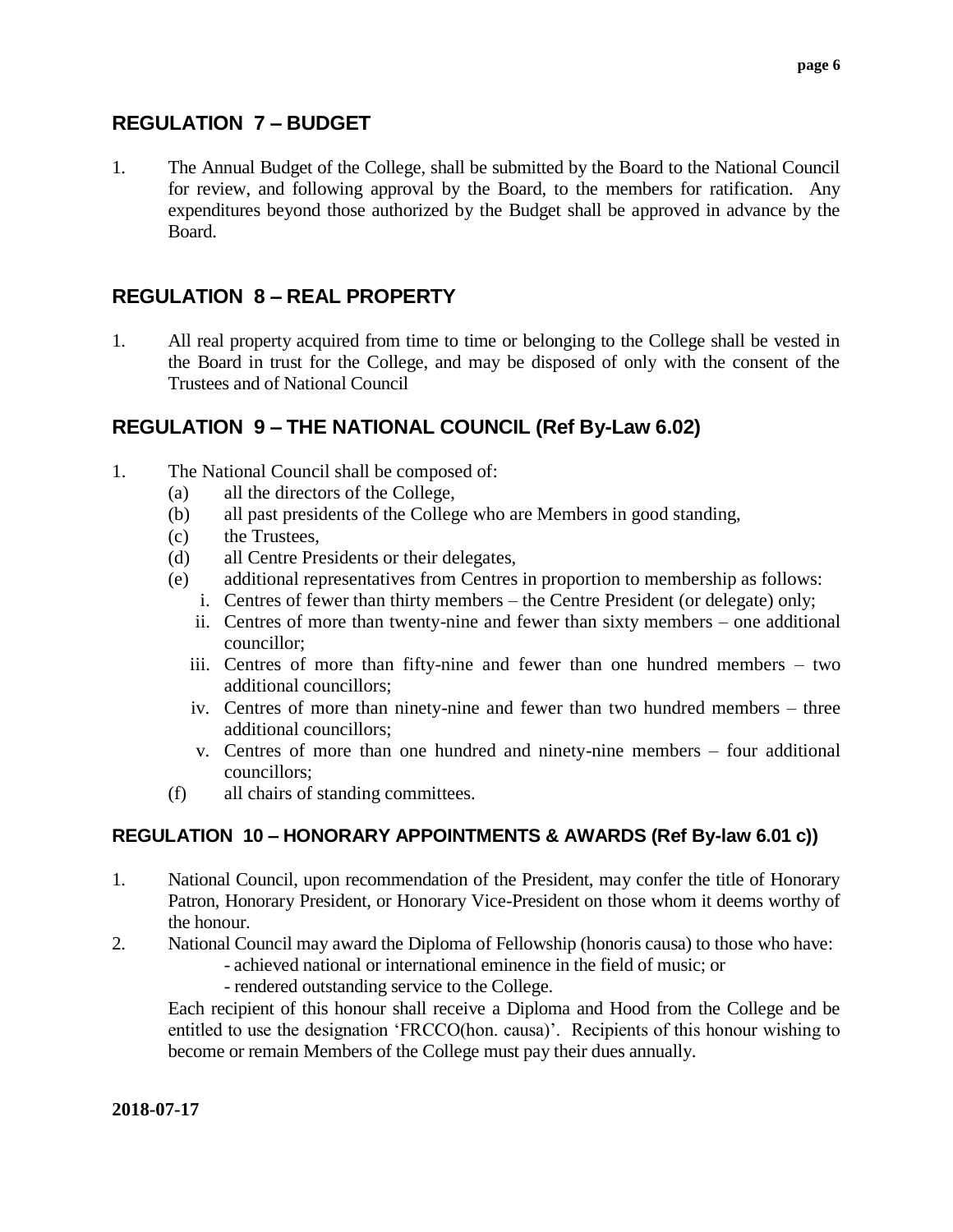- 3. National Council may confer Honorary Life Membership upon any Member who has made an outstanding contribution to the work and objectives of the College at the National level over a period of years, or upon any person who, not being a member of the College, has rendered the College significant and unusual service. Such Honorary Members shall not be required to join any Centre, though they may do so; all requirements to pay membership dues shall be withdrawn.
- 4. National Council may award the Distinguished Service Award to those who have given exemplary service to a Centre. The award should reflect the sort of service which leaves a particular mark on the Centre's history and which, for its vision and breadth, provides a model worth promulgating to Centres nationwide.
- 5. Nominations for any Honorary Award may be submitted to National Council by any Member or Centre of the College. Nominations, accompanied by a supporting letter, should be submitted to the Chair of the appropriate Committee by February 1st of any year or such other date as Council may determine. The Committee shall, through its Chair, submit its recommendations to the President for approval by National Council. The President may, if concerned about the appropriateness of any nomination, request the Committee to reconsider its recommendation. The Committee's final recommendation shall then be sent to Council, after whose approval, the President shall communicate with approved nominees, inviting acceptance of the award. No nominee shall be informed about a contemplated or actual nomination until the official communication is issued by the President.
- 6. A Centre may confer Centre Life Membership on a member of that Centre who has given faithful service to the Centre for many years. Any Centre dues shall be withdrawn and the National dues shall be paid by the Centre.

## **REGULATION 11 – HISTORIAN-ARCHIVIST**

1. The National Council shall appoint a Member of the College to be the Historian-Archivist. The Historian-Archivist may be present at all meetings of the National Council, but without voting privileges, unless possessing them in another capacity.

## **REGULATION 12 – CHAPLAIN**

1. The National Council may appoint a Member of the College as Chaplain to assist in the preparation and conduct of College Services and Convocations and in other appropriate areas upon request of the Board. The Chaplain shall be entitled to attend meetings of the National Council, but without voting privileges, unless possessing them in another capacity.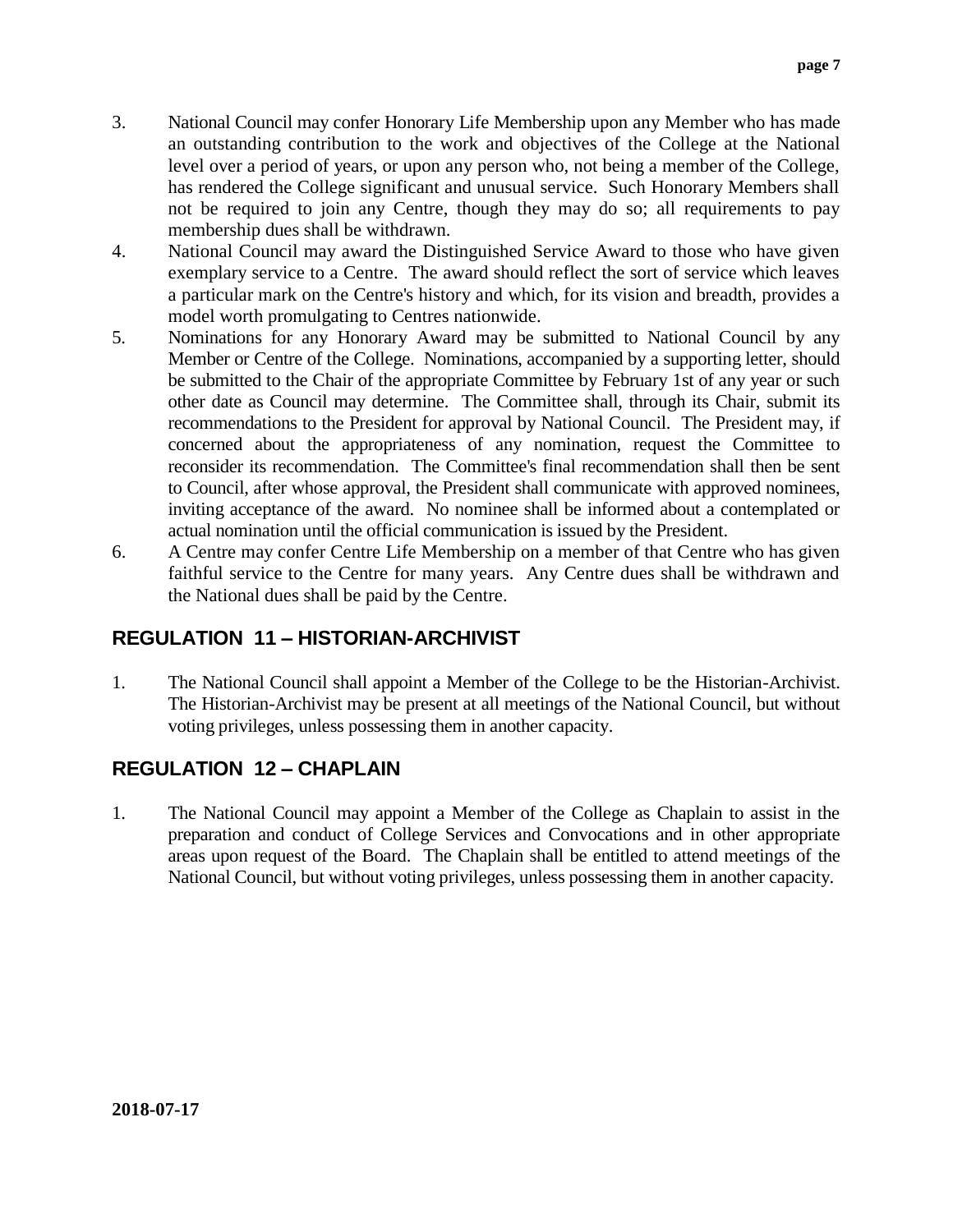### **REGULATION 13 – REGISTRAR OF EXAMINATIONS**

1. The National Council shall appoint a Registrar of Examinations whose duty shall be to perform or supervise all clerical work in connection with College Examinations in such manner as the Examinations Committee and the Board of Examiners may require. In particular, the Registrar of Examinations shall be responsible for ensuring the accurate and timely publication of examination requirements, the printing and distribution of examination papers, and the availability and distribution of diplomas to successful candidates. The Registrar of Examinations, in cooperation with respective Centre officers, shall be responsible for the provision of suitable local arrangements such as venues and invigilators. The duties of Registrar of Examinations may be carried out by a designated member, or members, of the administrative staff.

## **REGULATION 14 – BOARD OF EXAMINERS**

- 1. The Board of Examiners shall consist of examiners who shall conduct all practical and theoretical examinations for the diplomas and certificates of the College. Appointment of suitable examiners to the Board of Examiners shall be made by the National Council upon the recommendation of the Chief Examiner. Such appointments shall be for a renewable term of six years. Members of the Board of Examiners shall be required to be members of the College in good standing. The Board of Examiners shall be considered a standing committee mandated by the National Council.
- 2. The Board of Examiners shall be chaired by the Chief Examiner who shall be appointed from amongst its members by the President. Such appointment shall be for a renewable term of six years. The responsibilities of the Chair shall include:
	- (a) assigning of examiners to conduct examinations as required from time to time;
	- (b) maintaining a satisfactory number of qualified examiners to meet all contingencies;
	- (c) determining the manner in which examinations shall be conducted;
	- (d) consulting with the Registrar of Examinations with regard to the administering of all examinations, including venues, invigilators, printing and distribution of materials;
	- (e) reporting of examination results to the Registrar of Examinations in a timely fashion so that candidates can be informed of their results and the preparation of diplomas arranged.
- 3. Any candidate wishing to appeal the results of their examination must do so in writing to the Chief Examiner within 30 days of receipt of their results. Upon receipt of such an appeal, the Chief Examiner, or a member of the Board of Examiners designated by the Chief Examiner shall review the examination and shall report the results of the review as soon as is practical to the candidate and to the President. Such report shall be considered final resolution and no further appeal shall be permitted.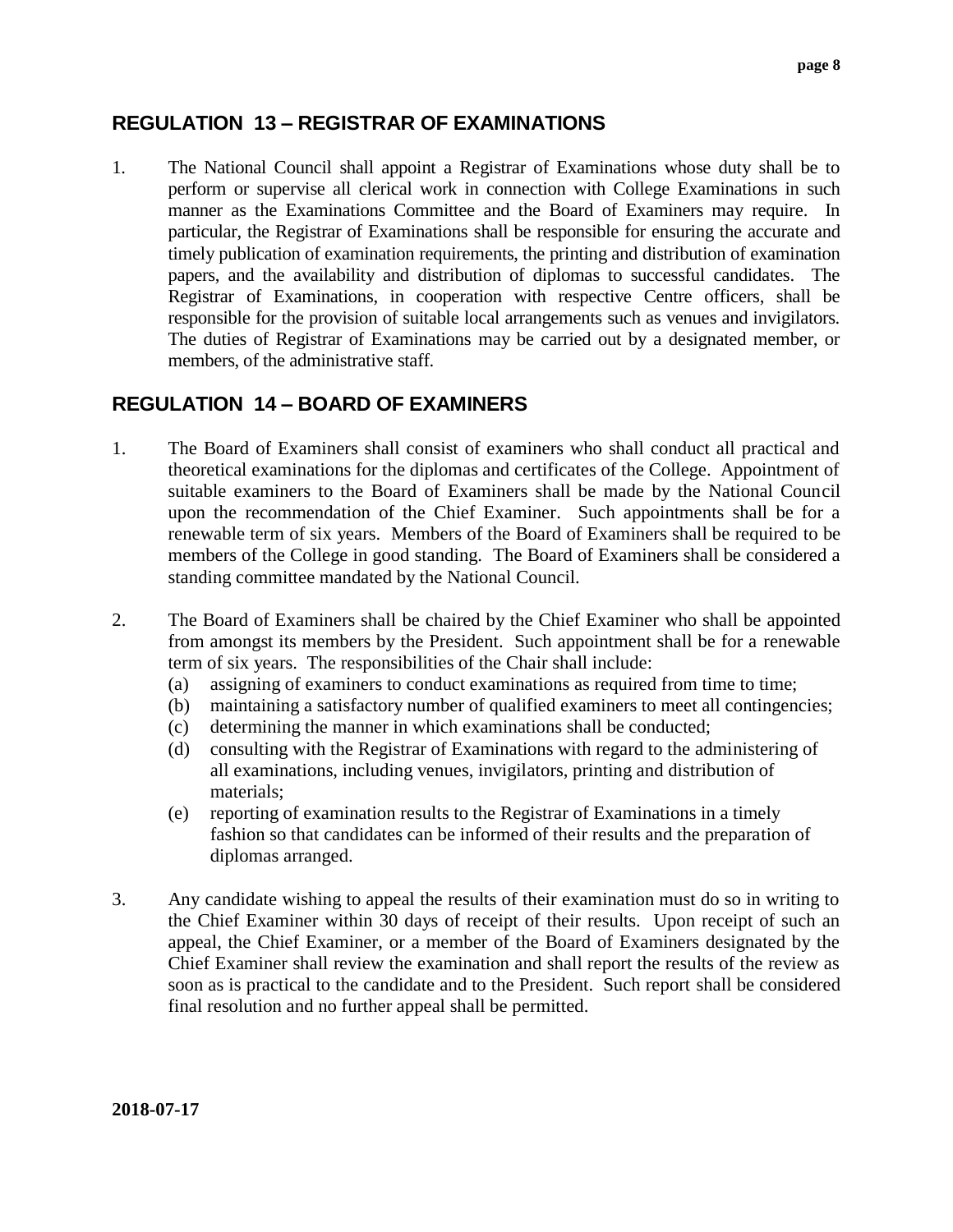## **REGULATION 15 – DIPLOMAS AND CERTIFICATES (Ref By-law 6.01 a))**

- 1. Candidates for examinations must be Members of the College and have paid their membership dues both at the time of application and at the time of the examination.
- 2. Regulations concerning the conduct of examinations shall be approved by the National Council and published from time to time.
- 3. Those who have passed the required examination shall be admitted as Colleagues of the College. Colleagues are entitled to affix to their names the letters 'CRCCO' and to wear the College gown and Colleague's hood.
- 4. Those who have passed the required examination shall be admitted as Associates of the College. Associates are entitled to affix to their names the letters 'ARCCO' and to wear the College gown and Associate's hood.
- 5. Those who hold the Associateship diploma and who have passed the Fellowship examination shall be admitted as Fellows of the College. Fellows are entitled to affix to their names the letters 'FRCCO' and to wear the College gown and Fellow's hood.
- 6. Those who have passed the required examination in choral conducting shall receive the Professional Diploma in Choral Conducting. They shall be entitled to affix to their names the letters 'ChRCCO' and to wear the College gown and Choral Conducting hood. Associates or Fellows of the College who hold the Professional Diploma in Choral Conducting may style their attributable letters 'ARCCO(Ch)' or 'FRCCO(Ch)'."
- 7. Those who have passed the required examination in Service Playing shall be awarded the Certificate of Proficiency in Service Playing. No attributable letters are obtained by passing this examination.
- 8. Those who have passed the required examination in Worship Accompaniment shall be awarded the Certificate of Proficiency in Worship Accompaniment. No attributable letters are obtained by passing this examination.
- 9. Those who have passed the required examination in Choir Training shall be awarded the Certificate of Proficiency in Choir Training. No attributable letters are obtained by passing this examination.
- 10. Diplomas and Certificates shall be issued by the Board of Examiners on behalf of National Council as soon as the results of the examinations have been duly recorded. Diplomas and Certificates shall be signed by the President and the Chair of the Board of Examiners, and normally be presented by the President at the Annual Convocation of the College.
- 11. The President of the College, the Registrar of Examinations and members of the Examinations Committee shall not be eligible, during the term of such office, to sit for College examinations. Special arrangements may be made when a College Member has completed one part of a College examination prior to accepting office.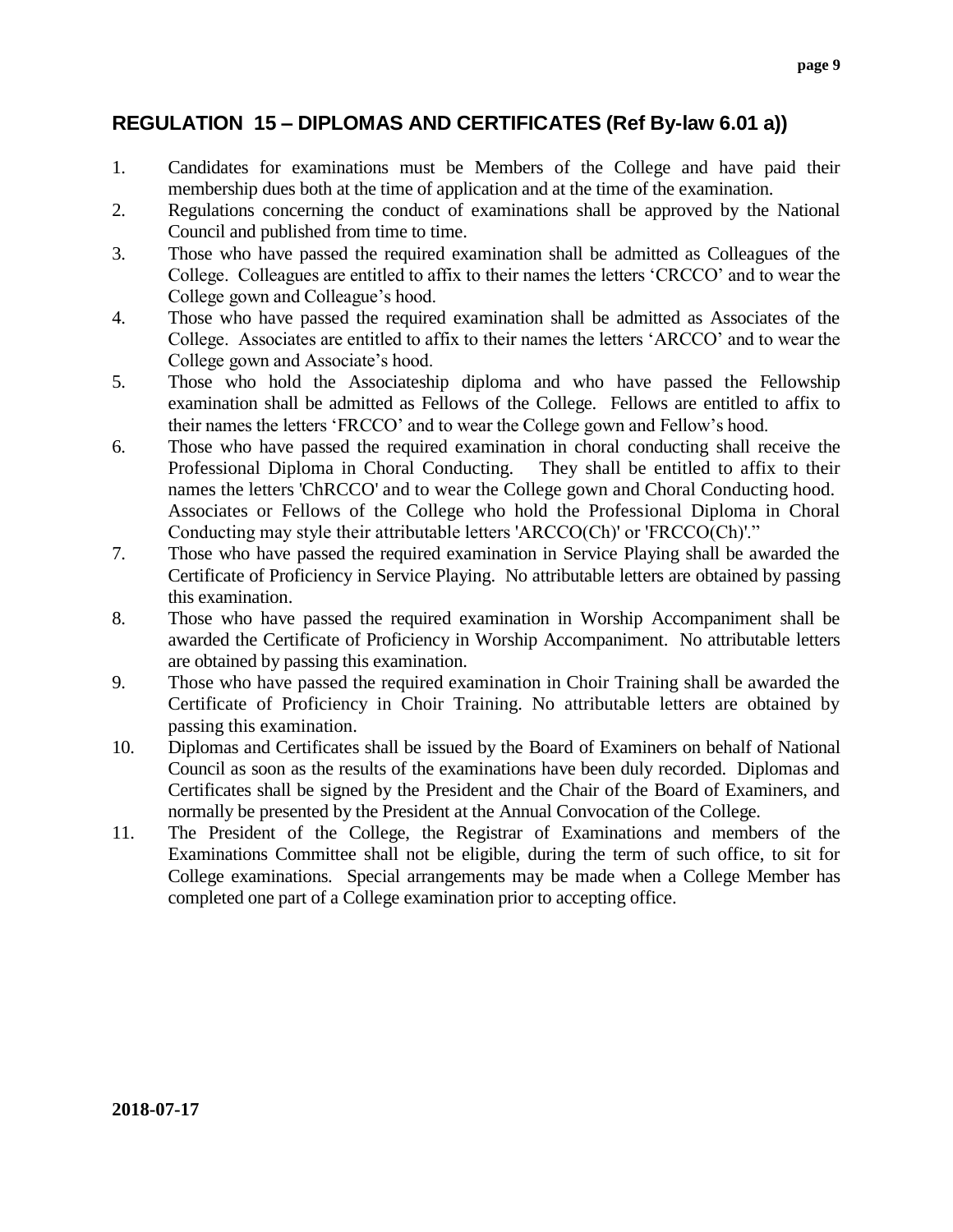## **REGULATION 16 – SCHOLARSHIPS AND PRIZES**

- 1. Scholarships and prizes awarded to examination candidates shall be as prescribed in the RCCO Examination Syllabus.
- 2. Prizes awarded to winners of National Competitions are offered as prescribed for each competition and approved by the Board and the National Council.
- 3. Other scholarships and prizes are awarded according to the conditions approved by National Council in consultation with the donors.
- 4. Scholarships and prizes will normally be presented by the President at the Annual Convocation of the College.

## **REGULATION 17 – ANNUAL MEETING (Ref By-law Section 3)**

- 1. The following items of business shall be conducted at all Annual Meetings:
	- (a) Adoption of Minutes of the previous Annual Meeting;
	- (b) Business arising from the minutes;
	- (c) Reports of Officers:
		- President;
		- Registrar;
		- Treasurer;
		- Chair of Trustees;
	- (d) Report of National Office staff;
	- (e) Reports of Standing Committees;
	- (f) Ratification of Budget;
	- (g) Appointment of Auditor;
	- (h) Ratification and confirmation of actions of National Council and the Board;
	- (i) Correspondence;
	- (j) Other Business;
	- (k) Announcement of results of elections.

## **REGULATION 18 – NATIONAL CONVENTIONS**

- 1. Conventions may be held at such time and in such place as the National Council may approve. Provision should be made in the Convention programme for the Annual Meeting, the College Convocation, and the College Service.
- 2. All Centres hosting conventions shall adhere to policies and regulations that may be set forth from time to time by the Board, including the preparation of a budget in advance of the convention and the submission of a financial statement as soon as possible after the convention.
- 3. All members of National Council are eligible to participate in formal processions of College dignitaries at Convocations and College Services.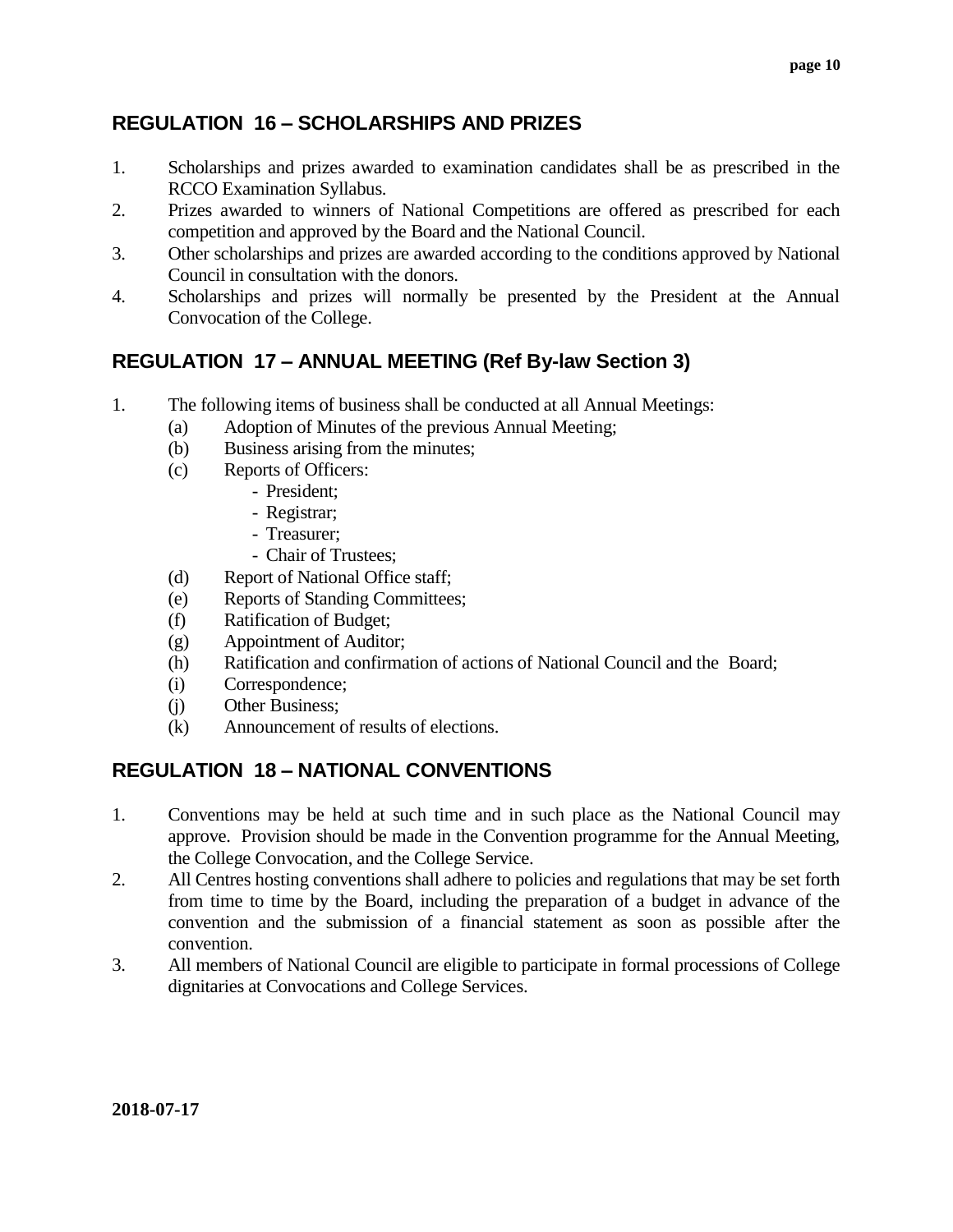## **REGULATION 19 – CENTRES (Ref By-law 2.04)**

- 1. The affairs of the Centre shall be conducted by an executive of at least three (3) members, who shall be elected by all members of the Centre. Election of officers, executive members and additional Centre representatives to National Council (i.e. any other than the President or delegate to which the Centre is entitled) shall take place at the Annual General Meeting of the Centre, and their term of office shall be from one Annual General Meeting of the Centre to the next.
- 2. Each Centre shall hold at least one meeting of all its members each year which shall include the reception and approval of reports by its Executive Committee, the discussion and ratification of policies, and the receiving of a financial statement. All individual members of the Centre and duly authorized representatives of Institutional Members of the Centre shall be entitled to vote at General Meetings of a Centre
- 3. The fiscal and administrative year of Centres shall be from June 1 to May 31 inclusive.
- 4. Each Centre shall transmit to the National Office the names of the members of its Executive Committee and its representatives to National Council, reports of its activities, and financial statements, on such occasions and in such forms as shall be specified from time to time by the Board or its delegate.
- 5. A Centre may determine its own by-laws or rules of operation. These are to be deposited with the Secretary of the College, and may not be at variance with the Act, or the articles and by-laws of the College. In case of conflict, the latter shall have precedence.
- 6. Any Centre which wishes to obtain charitable status with the Government of Canada must have prior approval from the Board for its application, and for its constitution and by-laws.
- 7. A Centre may be declared to be "dormant" by the Board under the following conditions:
	- (a) One or more of the following conditions exist:
		- i. no minuted meeting of the members of the Centre has been held during the previous two years,
		- ii. no President of the Centre has been elected during the previous two years,
		- iii. the Centre has failed to submit financial statements for the previous two years;
	- (b) On recommendation of the Regional Director;
	- (c) At the request of one or more members of the Centre.
	- The process leading to such a declaration shall be determined by the Board.
- 8. The Board may order that a Centre be dissolved. In that event, the Board shall arrange for the disposition of the Centre's assets and liabilities. Prior to so doing, the President of the College, or delegate, shall consult with at least two representatives of the Centre to formulate a recommendation with respect to disposition of assets and liabilities in accordance with the Charities Act. The recommendation shall be considered at a general meeting of members of the Centre called for that purpose; all members of the Centre who were in good standing at any time within the twelve months prior to the proposed date of meeting shall be invited and entitled to vote. The final recommendation approved by a majority of those entitled to vote shall be sent to the Board for ratification, which shall not be withheld unless the proposed course of action is in violation of any law, jeopardizes the charitable status of the College or fails to make provision for the repayment of just debts owed by the Centre, including debts to the College.